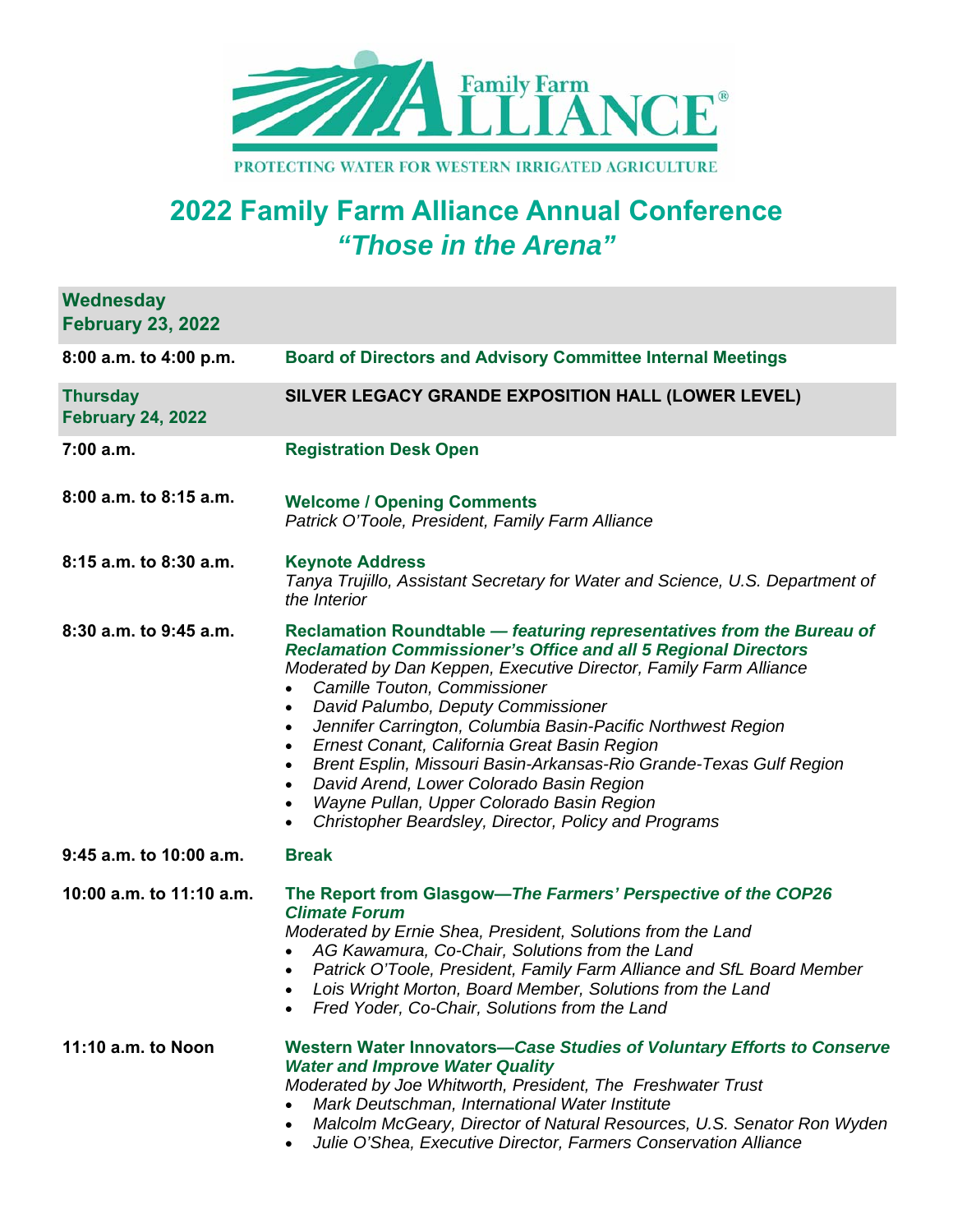## **2022 Family Farm Alliance Annual Conference AGENDA**

| <b>Thursday, February 24 (Continued)</b> |                                                                                                                                                                                                                                                                                                                                                                                                                                                                                                                                                                   |
|------------------------------------------|-------------------------------------------------------------------------------------------------------------------------------------------------------------------------------------------------------------------------------------------------------------------------------------------------------------------------------------------------------------------------------------------------------------------------------------------------------------------------------------------------------------------------------------------------------------------|
| Noon to 1:15 p.m.                        | <b>Luncheon Featuring Keynote Speaker</b><br>Robert Bonnie, USDA Under Secretary for Farm Production and<br><b>Conservation Programs</b>                                                                                                                                                                                                                                                                                                                                                                                                                          |
| 1:15 p.m. to 2:00 p.m.                   | A Look at D.C. from the Hill<br>Moderated by Mark Limbaugh, The Ferguson Group<br>Brian Clifford, Senate Energy and Natural Resources Committee<br>Kiel Weaver, House Natural Resources Committee<br>Matt Muirragui, House Natural Resources Committee                                                                                                                                                                                                                                                                                                            |
| 2:00 p.m. to 3:15 p.m.                   | The Western Water Infrastructure Coalition - The "Behind the Scenes"<br>Story of the Initiative That Brought \$8.3 Billion for Western Water<br>Moderated by Lane Dickson, The Ferguson Group<br>Erin Huston, Federal Policy Consultant, California Farm Bureau Federation<br>David Reynolds, Director of Federal Relations, Association of California<br><b>Water Agencies</b><br>Ian Lyle, Executive Vice President, National Water Resources Association<br>Dennis Nuxoll, Vice President of Federal Government Affairs, Western<br><b>Growers Association</b> |
| 3:15 p.m. to 3:30 p.m.                   | <b>Break</b>                                                                                                                                                                                                                                                                                                                                                                                                                                                                                                                                                      |
| 3:30 p.m. to 4:30 p.m.                   | Gearing Up for the Biden Administration's 30 x 30 Initiative<br>Moderated by Zach Bodhane, Policy Director, Western Landowners Alliance<br>Ron Alvarado, State Conservationist for Oregon, Natural Resources<br><b>Conservation Service</b><br>JJ Goicoechea, Public Lands Council<br>Eric Holst, Associate Vice President, Working Lands Program,<br>$\bullet$<br><b>Environmental Defense Fund</b><br>Tom Page, Big Creek Ranch, Idaho<br>$\bullet$                                                                                                             |
| 4:30 p.m. to 5:00 p.m.                   | <b>Exhibitors' Presentations</b>                                                                                                                                                                                                                                                                                                                                                                                                                                                                                                                                  |
| 5:00 p.m. to 5:15 p.m.                   | <b>2022 Annual Meeting</b>                                                                                                                                                                                                                                                                                                                                                                                                                                                                                                                                        |
| 5:30 p.m. to 7:00 p.m.                   | <b>Evening Reception - NoVi</b><br>Come unwind at NoVi, a private night club located on the Mezzanine Level of<br>the Eldorado, adjacent to the Silver Legacy. Drinks and heavy hors d'oeuvres                                                                                                                                                                                                                                                                                                                                                                    |

*will be served.*